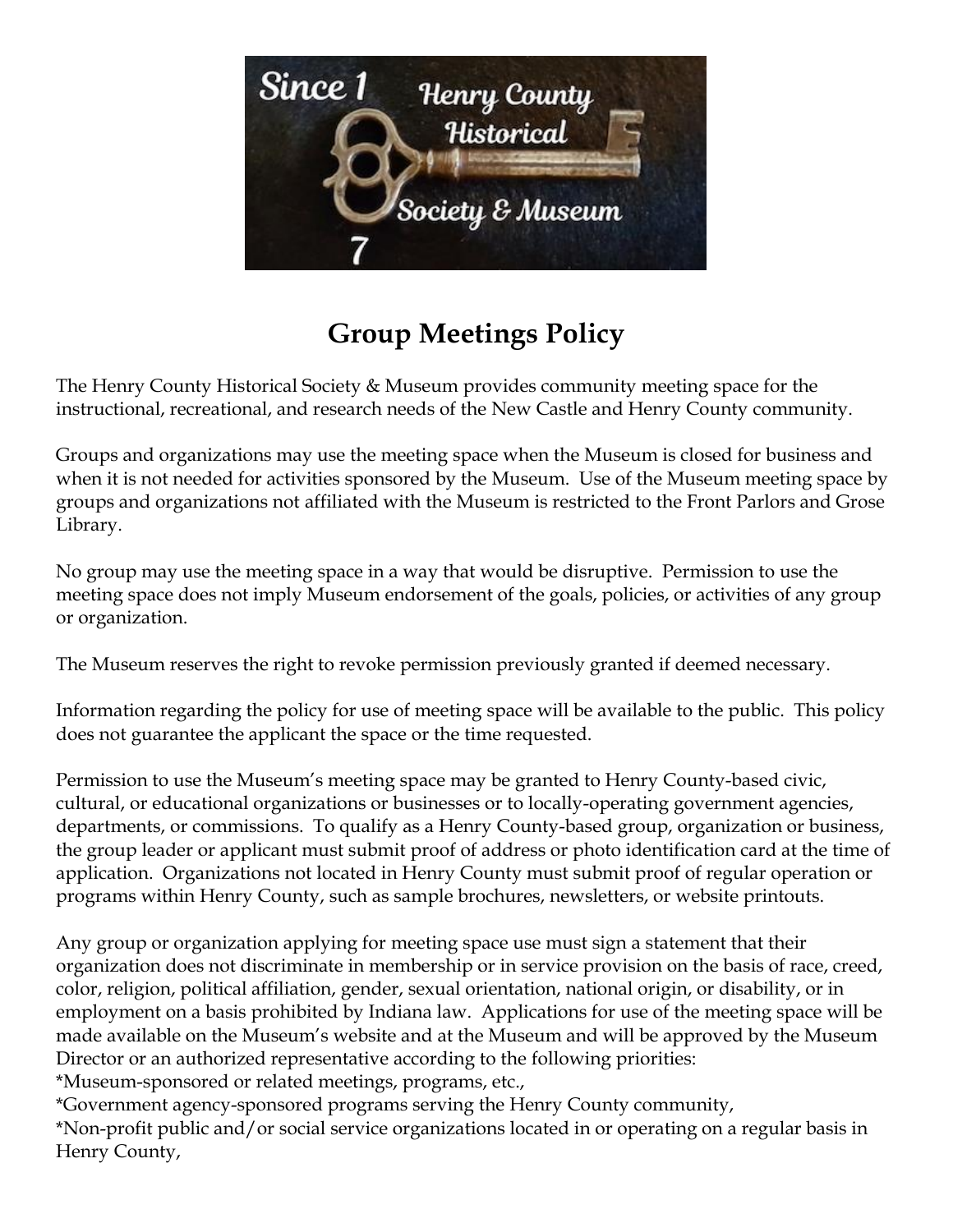\*Henry County-based for-profit entities offering a free, open-to-the-public event (e.g., job fair, training event, educational series).

The Museum Director or an authorized representative, e.g., Museum Trustee or Board Officer, has authority to approve use of Museum buildings or grounds based on application. Meeting space use is issued for specific hours and dates. When the authorized function is over, program organizers are responsible for vacating the facility. The specific hours must include set-up and clean-up time.

**There is no charge for meeting space use though donations to the Museum are always welcome.** An authorized representative of the organization should submit the request in advance on an official application form. Applications are taken on a first-come, first-served basis. Please note that we require reservations in advance and will reserve your meeting space time for up to one year. Prior use of meeting space does not entitle applicants to future use. Failure to submit an application on time to renew your group's meeting space use may result in unavailability of the meeting space due to other applicants' granted use.

Meeting space may **not** be used during the Museum's open hours (Wednesday through Friday, 1-4:30 p.m., and Saturday, 10 a.m.-1 p.m., March through December). The meeting space is available at all other times if requested at least one month in advance.

The Museum reserves the right to monitor any meetings held in its facility.

Damage Deposit: **A damage deposit of \$25.00 is required with approved applications.** This needs to be remitted via check made payable to Henry County Historical Society. This check will be returned within 6 weeks *after* the event if no damages are assessed. If damages are sustained to the building and/or artifacts, the damage deposit will be retained and further charges may be applied.

Fees: No groups using the meeting space may charge a fee or ask for donations. The facility will not be available for fundraising events except when the objective is related directly to the improvement of the Museum.

Sales: No items or services may be sold or advertised except for Museum-sponsored programs in which titles by a featured speaker/performer may be offered for sale by the speaker/performer or by the Friends of the Museum or a book-seller acting on behalf of either of those organizations. The speaker/performer must notify the Museum when planning to offer titles for sale. In all cases, the speaker/performer or his/her representative collects payment, not Museum staff. The exception is made because many of these works are published by small presses or are locally produced, and it is a service to Museum patrons to make them available.

Smoking: Smoking or burning of items (incense, candles, etc.) is prohibited. All decorations must be flame proof.

The individual responsible for the meeting space reservation must notify the Museum of meeting cancellations. Event scheduling changes require completion of a new application. Failure to do so may result in loss of meeting space privileges.

Meeting space use may be revoked by the Museum whenever guidelines and policies have been violated.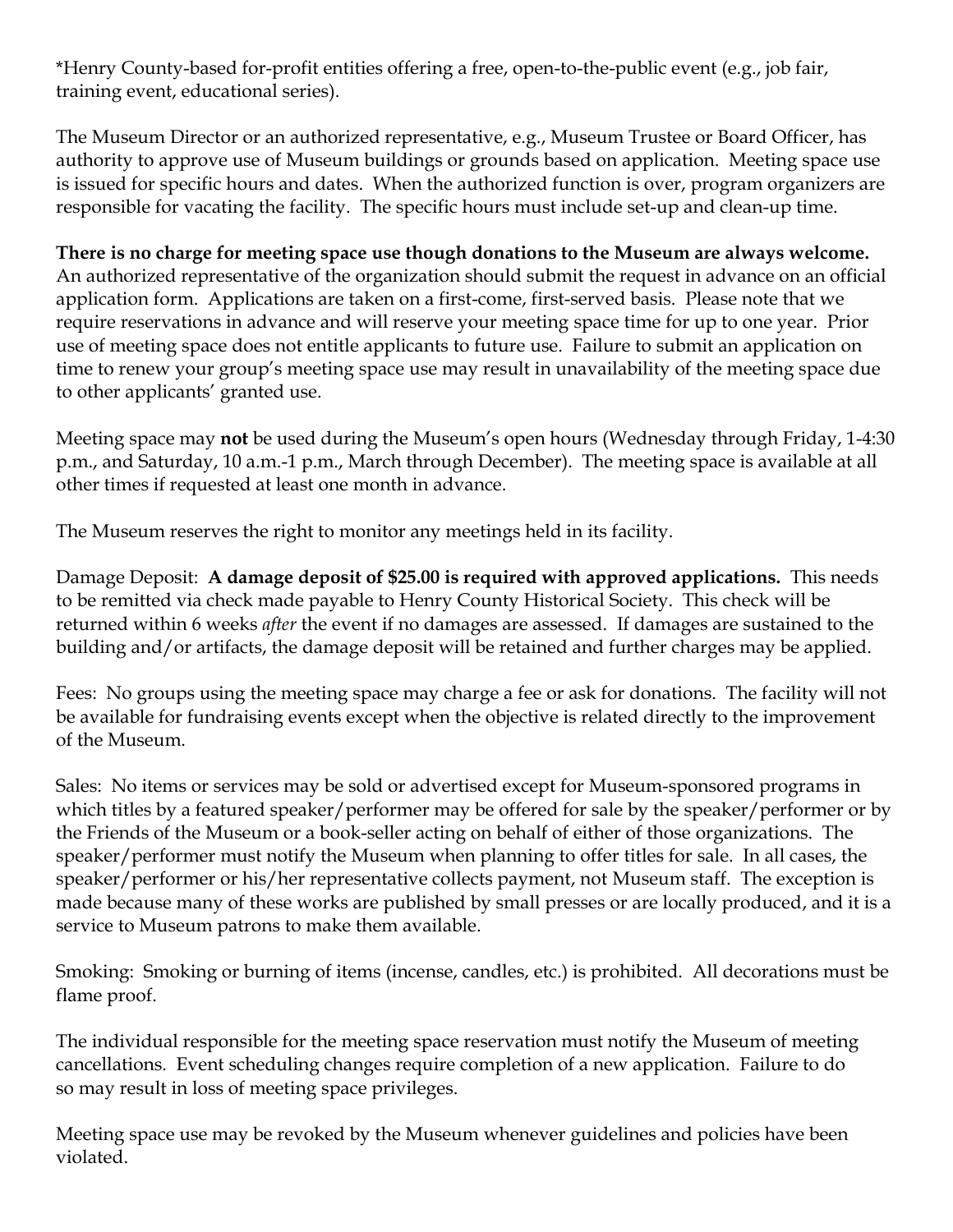Care and Use of Facilities

\*Please sign in for the group in the Meeting Space Sign-Up Binder. Be sure to include the name of the group, the date of meeting space use, and the number of people attending. This is important for documenting use and demonstrating need of the facility to our stakeholders.

\*Please return the meeting space to the set configuration. A layout of the room can be found in the Meeting Space Sign-Up Binder. If tables and chairs are borrowed from another room, please return them and place them back where they were found. Groups are responsible for setting up the meeting space for their own use and must leave the room in the same condition in which it was found, including the placement of chairs and tables. Turn off all lights when finished. \*Equipment may be provided with prior approval (screen, projector, laptop, extension cord). Arrangements for use of any personal equipment should be made at scheduling time.

\*Equipment, supplies, or personal effects cannot be stored or left in the Museum meeting space unless prior arrangements have been made with the Museum Director. These arrangements should be clearly written out on the meeting space reservation form.

\*Attendance at meetings will be limited to the capacity of the meeting space (50 persons without tables; 20 persons with tables) due to fire codes and regulations. Seating and/or supplementary furniture are not allowed in corridors outside the meeting space.

\*All trash resulting from the serving of refreshments must be removed by the organization. Each group using Museum property is responsible for the condition of the room and must remove after use of the facility, any equipment, materials, utensils, excess refuse, and other items belonging to the organization. Damage to Museum property will be paid for by the organization booking the room.

\*Groups using the meeting space must provide their own coffee, cups, sugar, cream, and light refreshments. A large coffee urn, regular coffee pot, glass pitchers, and tablecloths are available. \*The individual making the reservation, as well as the membership of the group as a whole, will be held responsible for any and all damages that may occur as a result of the use of the meeting space. Permission to use Museum meeting space may be withheld from groups failing to comply with Museum meeting space policy and from any group that damages the room, carpet, equipment, furniture, or causes a disturbance.

\*Museum personnel and/or volunteers are not available to rearrange the seating, carry supplies to and from the meeting room, or to operate equipment that is not Museum property. The Museum Director will meet with the applicant prior to the meeting to show them parking and access to the building, where chairs and tables are stored, and kitchen and restroom facilities. Groups using the Museum meeting space must provide their own personnel for the performance of any of the abovementioned tasks.

\*Publicity is the responsibility of the group reserving the meeting space. The sponsoring group must be identified on all publicity displayed or published. Publicity may **not** carry Museum facility telephone numbers.

\*We advise that if you are using the Museum meeting space you arrange for help setting up and breaking down the tables and chairs; don't forget to build time into your application for set-up, break down, and clean-up.

\*Failure to observe these guidelines and policies will result in a denial of future meeting space use.

Updated and approved January 2019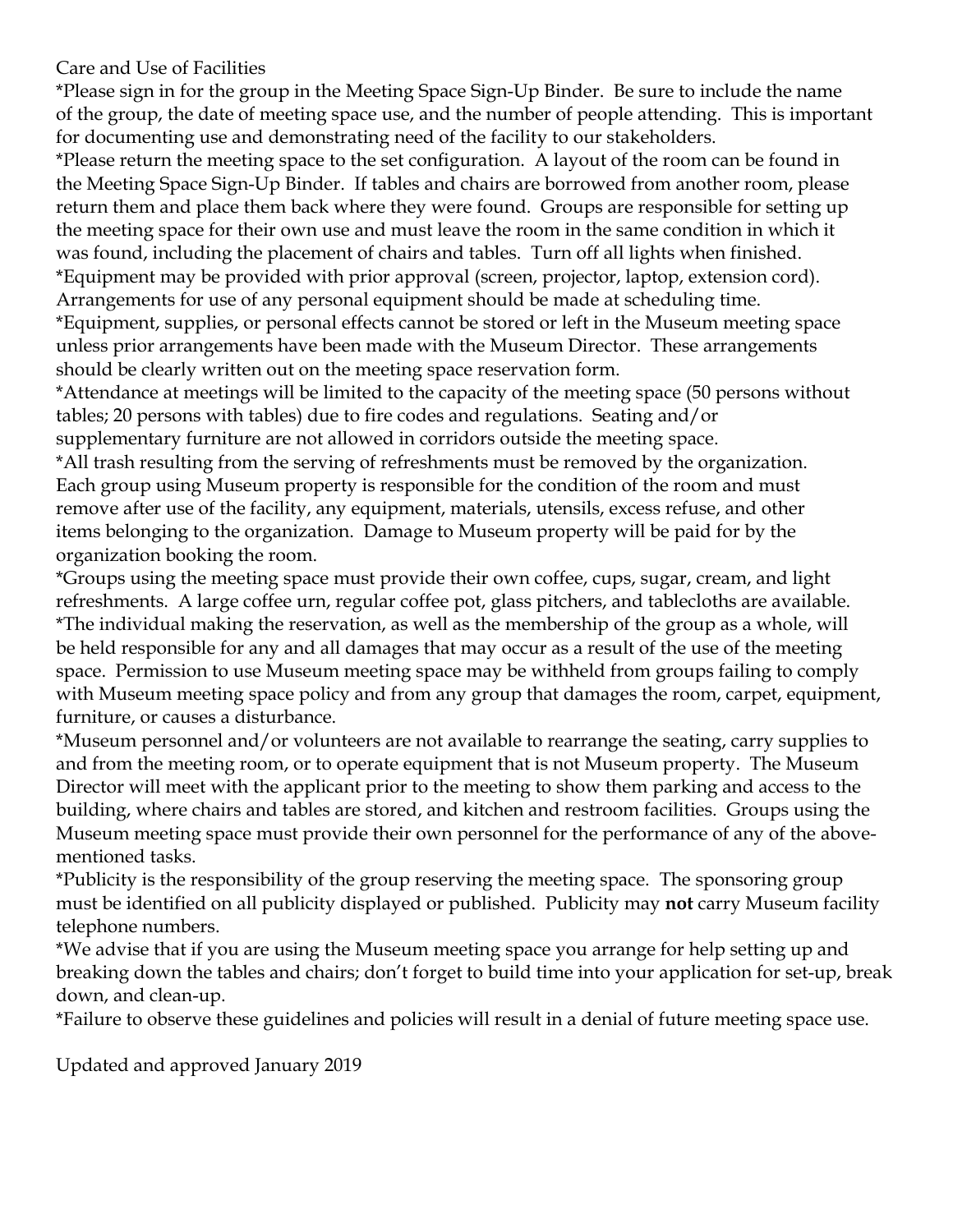## **Museum Meeting Space Application**

Please fill out this information completely and accurately. Once a form is on file with the Museum Director, a new form will not be needed unless the authorized representative or contact information changes. After a form is on file, any new meeting date requests may be requested through phone or email. Ongoing meeting space requests expire annually (one calendar year from date of first meeting). It is the responsibility of the group to renew their meeting room reservation by contacting the Museum Director. If there are any changes to any information, please notify the Museum Director as soon as possible.

|                                          | Primary Contact (if different from Authorized Representative)<br>1988 - The Marian Muslim (1998)<br>2009 - The Muslim (1998)<br>2009 - The Muslim (1998)<br>2009 - The Muslim (1998)<br>2009 - The Muslim (1998)<br>2009 - The Muslim (199 |  |
|------------------------------------------|--------------------------------------------------------------------------------------------------------------------------------------------------------------------------------------------------------------------------------------------|--|
|                                          |                                                                                                                                                                                                                                            |  |
| o Single use                             |                                                                                                                                                                                                                                            |  |
|                                          |                                                                                                                                                                                                                                            |  |
| o Multiple uses                          |                                                                                                                                                                                                                                            |  |
| (example: 1st Thursday of each month)    |                                                                                                                                                                                                                                            |  |
|                                          |                                                                                                                                                                                                                                            |  |
|                                          |                                                                                                                                                                                                                                            |  |
|                                          |                                                                                                                                                                                                                                            |  |
|                                          |                                                                                                                                                                                                                                            |  |
|                                          |                                                                                                                                                                                                                                            |  |
| Conditions for Use / Waiver of Liability | (hereinafter "Applicant"):                                                                                                                                                                                                                 |  |

(Name of group or organization)

Applicant, for itself and its heirs, successors and assigns, shall release, defend, indemnify, and hold harmless Henry County, its officers, agents, employees, and volunteers, from and against any and all claims, demands, liability, damages, lawsuits, or other actions, including, but not limited to, personal injury or death or property damage arising out of or in any way connected with Applicant's use or occupancy of the Henry County Historical Society & Museum facility or equipment.

Applicant shall be responsible for any damages, including replacement costs and staff time, sustained by the Henry County Historical Society & Museum meeting space, including but not limited to its furnishings and equipment, as a result of Applicant's occupancy or use.

Applicant agrees that it does not discriminate in membership or in service provision, on the basis of race, creed, color, religion, political affiliation, gender, sexual orientation, national origin, or disability, or in employment on a basis prohibited by Indiana law.